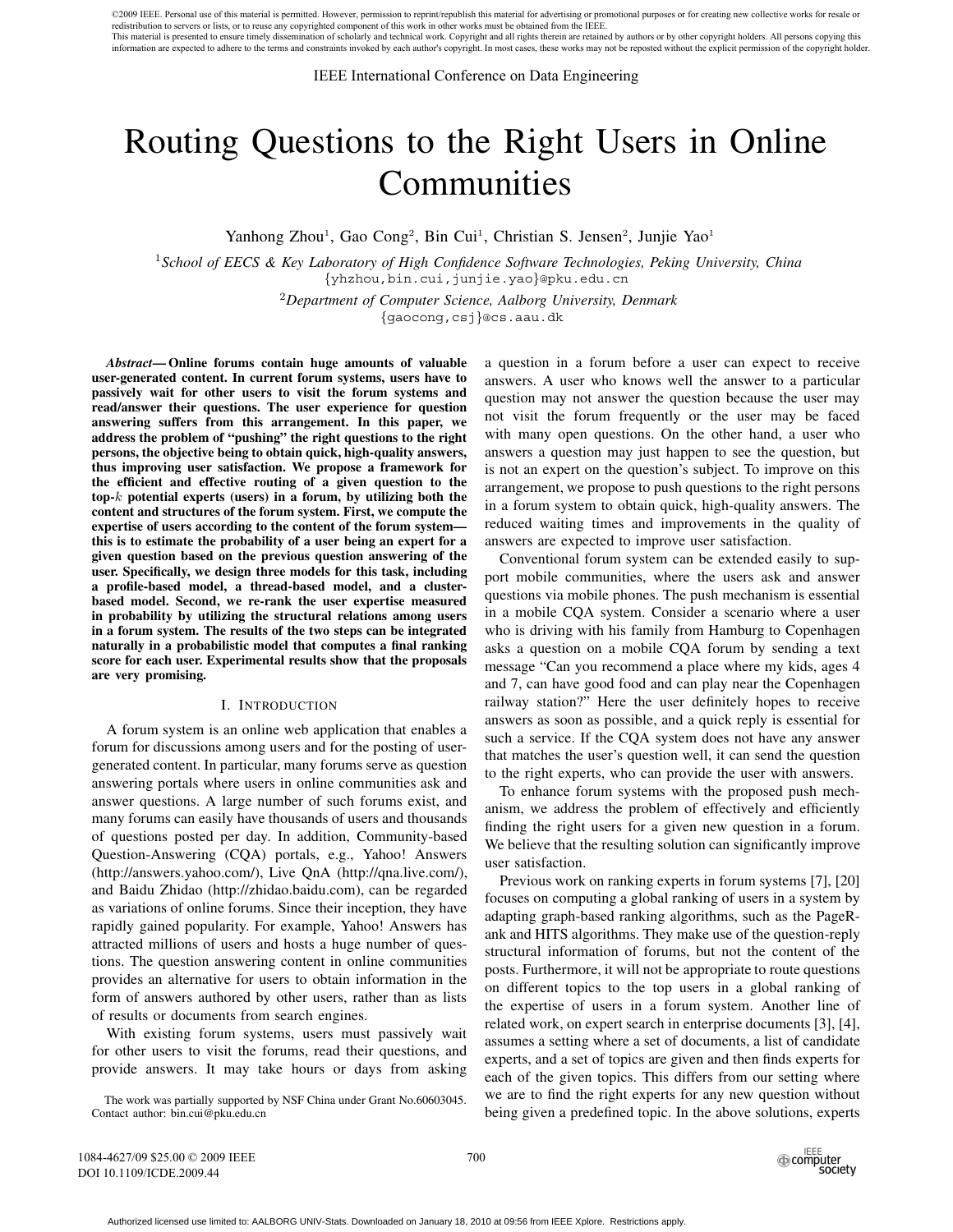are found using plain documents, while forum data have a question-reply structure—such structural information between users can be useful in discriminating their relative areas of expertise. We also note that work on expert search tends to focus on effectiveness rather than efficiency.

To address the aforementioned problems, we propose a framework to effectively and efficiently find the top- $k$  potential experts (users) for a given question in a forum. A forum contains a number of *threads*, each of which usually has a *question* post and a number of *reply* posts. To facilitate this task, we utilize both the content and structures of a forum. Specifically, we split the task into two. First, we compute the expertise of users according to the content of the forum, i.e., we estimate the probability of a candidate user being an expert for a given question based on the previous question answering activities of the user. Second, we re-rank the user expertise measured in probability by utilizing the structural relations among users in the forum. Specifically, we adopt graph-based ranking algorithms [20] to promote users with high authority. The results of the two sub-tasks are then integrated naturally into a probabilistic model capable of computing a final ranking score for each user.

We propose three different approaches to compute the user expertise (the first sub-task), namely a profile-based, a threadbased, and a cluster-based model.

- 1) **Profile-based model:** To compute the probability of a user being an expert for a given question, we create a profile for each user that represents the user's knowledge based on the answers authored by the user and also the corresponding questions he/she answered.
- 2) **Thread-based model:** In this approach, each thread serves as a latent topic. We thus compute the probability of a user being an expert for a new question based on each thread and the association between the thread and relevant users. Intuitively, we obtain a user profile for each thread, and each thread-based profile contributes to the ranking score of a user on the basis of the association of the thread with users.
- 3) **Cluster-based model:** We group threads with similar content into clusters and build a cluster-based thread for each user. Each cluster represents a coherent topic and is associated with users that indicates the relevance between the cluster and users. Given a new question, we compute the ranking score for each user by aggregating all clusters.

It is computationally expensive to calculate the ranking values with the three models, especially since multiple users may pose questions to a forum system simultaneously. To achieve better performance, we build inverted indexes for user profiles in the profile-based model, thread-user profiles in the thread-based model, and cluster-user profiles for the clusterbased model. For query processing, we adapt the well-known Threshold Algorithm [5] to efficiently access the inverted lists.

Re-ranking is accomplished using the structural relations between users in a forum. Such relations are formed naturally if a user replies to a question from another user. The questionreply network suggests a relative expertise levels between users. In contrast to the PageRank algorithm [12] that gives the same weight to all links, we assign a weight to each edge based on the the frequency of one user replying to another. For both the profile-based and thread-based approaches, we use all the threads in a forum to build a user network, and we adapt the PageRank algorithm to compute an authority value for each user. In contrast, in the cluster-based approach, the clusters serve as the unit for building a weighted question-reply network. The re-ranking scores computed from the threads in a cluster reflect the authority of the users in the cluster.

In summary, the paper makes the following contributions.

- We propose a push mechanism for online forums (including Community-based QA systems). To support this mechanism, we propose novel approaches to find experts for new questions in forums. To the best of our knowledge, this is the first work to address this problem.
- We extend the threshold algorithm for the query processing of our models to achieve higher efficiency.
- We conduct a detailed experimental study using a real-life forum data set. We evaluate the performance of our proposals and also compare with two baseline approaches. The experimental results show that our approaches yield satisfactory performance and significantly outperform the baseline approaches.

The rest of this paper is organized as follows. Section II reviews related work. Section III details the proposed framework including models and algorithms. Section IV reports on the performance study, and finally we conclude this paper in Section V.

## II. RELATED WORK

Online communities, e.g., forums, are often organized into sub-forums, each of which contains a number of threads; each thread usually contains a question post and a number of reply posts. Every person in a forum can pose a question and answer a question, which means that non-expert users might give incorrect answers. We note that no forum system or CQA service automatically supports the push mechanism proposed in this paper. The web service allexperts.com allows users to manually choose among registered experts and to ask questions of the selected experts by email.

Expert finding in social communities, such as forums, has attracted some research attention recently [7], [20]. Zhang et al. [20] use the network-based ranking algorithms HITS and PageRank to rank users in a "Java Forum" based on their authority scores. In other work [7], a similar approach is applied to a small data set obtained from the community based QA service Yahoo! Answers. The ranked list of users generated in these proposals may be used by the push mechanism proposed in this paper, although these proposals are not designed for this purpose and do not consider the content of online communities. As will be shown in our experimental results, the performance of using the ranked list for the push mechanism is poor. Although the ranked list alone is not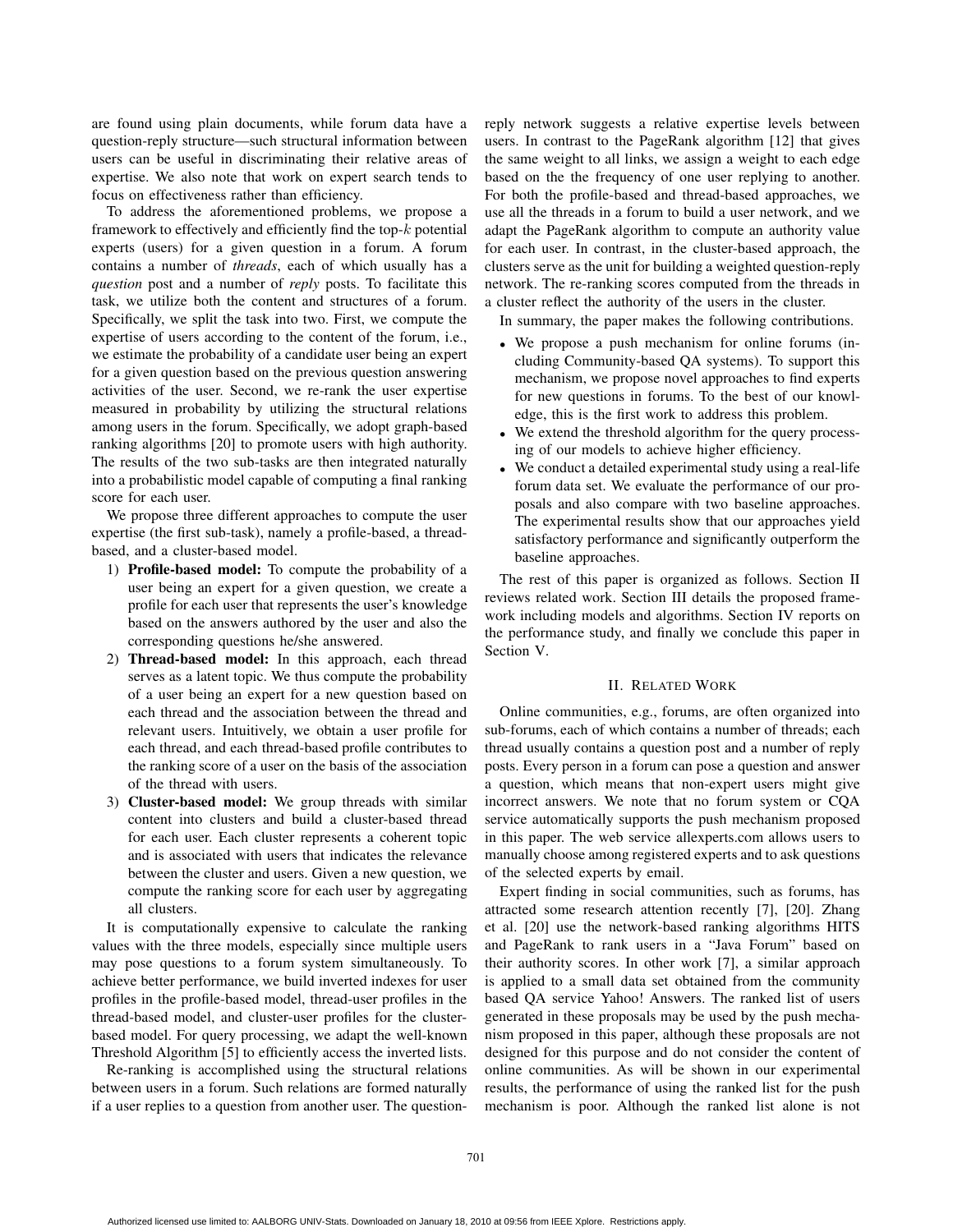sufficient for the push mechanism, the network-based approach can be integrated into this paper's framework.

Our work is also related to expert search [10] in scientific and enterprise data. A topic model has been proposed for capturing reviewer's expertise based on the papers they have written [11]. The interest in expert finding is prompted by the launch of the Enterprise track of TREC [17], [6]. Language models are the dominating techniques used in expert search for enterprise data (e.g., [3], [13]). Language models have sound foundations in statistical theory and have performed quite well empirically in many information retrieval tasks [15], [19].

The language model-based approaches can be divided into profile-based methods and document-based methods. The profile-based methods (e.g., [3]) model the knowledge of an expert from associated documents with profiles and rank the candidate experts for a given topic based on the relevance scores between their profiles and the given topic. The document-based methods (e.g., [3], [14]) find related documents for a given topic and rank the candidates based on mentions of the candidates in the related documents. A hierarchical language model proposed by Petkova and Croft [13] uses a more fine-grained approach with a linear combination of the language models built on subcollections of documents. Our work differs from the existing work on expert search in three key respects. First, the existing techniques are mainly designed for plain documents, not for forum threads containing the question-reply structure and involving multiple users. Second, language models are established on top of term frequencies, and it has been shown that expert search relying only on word and document frequencies is limited [8] because it does not discriminate the relative expertise levels of users well; in forums, the network structure on the users can be utilized. Third, existing work on expert search usually ignores the efficiency aspect.

## III. OUR APPROACH

In this section, we present our approach to address the problem of routing questions to the right users in forum systems. As discussed previously, the existing work on expert search/ranking [3], [4], [7], [20] cannot be deployed effectively in this scenario due to the characteristics of forums. Therefore, we propose a new framework to find the top- $k$  users for a given question by utilizing the content and structure of forums, which is illustrated in Figure 1. Our approach consists of two components: The expertise model that ranks the users according to their expertise captured by language models and the re-ranking model that re-ranks the candidate users using the question-reply graph.

## *A. The System Framework*

Figure 1 shows the framework of our approach. The expertise model in the framework serves to find promising experts (users). Given the training thread data, we build an expertise index that captures the relation between users and the contents that they posted in the forum. Different models are designed in this paper to present the expertise of users. Additionally, we

design a re-ranking model that uses the structure of forums to compute the authority of users to improve the user ranking. Given a new question, we compute the user expertise on the question using the expertise models, get the authority score of the users, rank the users based on their expertise and authority score, and return a ranked list of users who have high probabilities of being experts for the question.



Fig. 1. Framework of routing question to users.

In this paper, the expertise of users and the authority of users are unified by means of a probability model. Given a new question  $q$ , the probability of a user  $u$  being an expert on the question is estimated as follows:

$$
p(u|q) = \frac{p(q|u)p(u)}{p(q)},
$$
\n(1)

where  $p(u)$  is the prior probability of a candidate user and  $p(q)$ is the probability of a question generated by a random user, which is the same for all candidate users. In our approaches,  $p(u)$  is estimated by the authority of user u, while  $p(q|u)$  is used to capture the expertise of user  $u$  on question  $q$ . In this study our task is therefore to compute the probability  $p(q|u)$ and  $p(u)$ .

This probability model was first introduced in [3]. However,  $p(u)$  was assumed to be uniformly distributed and candidate users were ranked only according to  $p(q|u)$ .

## *B. Ranking Users with Language Model*

In this subsection, we present three approaches to compute the expertise of the users according to their previous activities in forum systems. Given a new question  $q$ , users will be ranked based on the expertise model, i.e.,  $p(q|u)$ .

According to the data characteristics of forums, we design three different models based on a language model to represent the users' expertise, namely a profile-based model, a threadbased model, and a cluster-based model.

## *B.1 Profile-based Model*

In this model, a candidate user  $u$  is represented by a multinomial probability distribution over the vocabulary of words (i.e.  $p(w|\theta_u)$ ). A new question q is represented by a set of words, and each question word is assumed to be generated independently. Therefore, the probability of question  $q$  being generated by the profile model can be obtained by taking the product across all the words in the question:

Authorized licensed use limited to: AALBORG UNIV-Stats. Downloaded on January 18, 2010 at 09:56 from IEEE Xplore. Restrictions apply.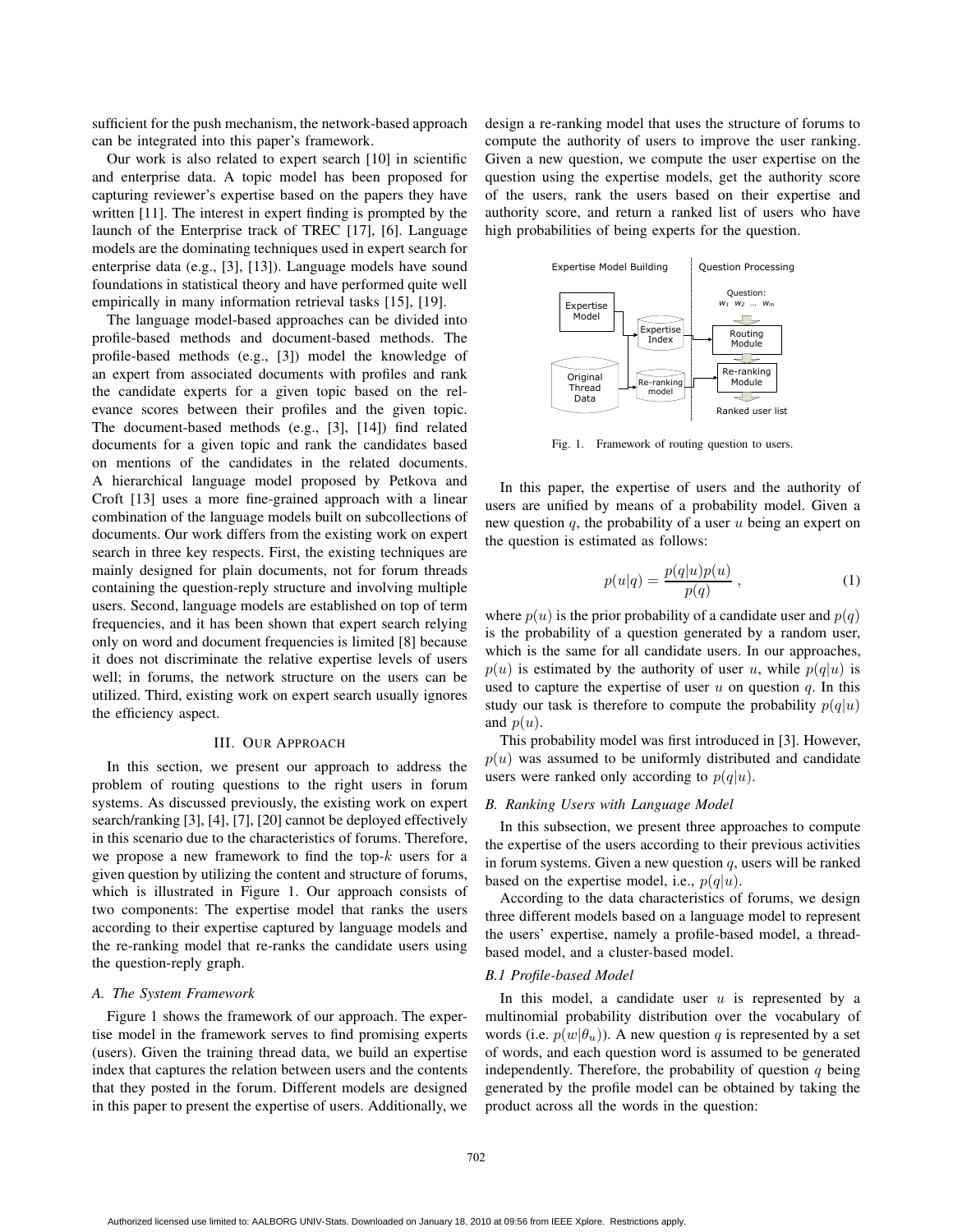$$
p(q|u) = \prod_{w \in q} p(w|\theta_u)^{n(w,q)}, \qquad (2)
$$

where  $p(w|\theta_u)$  is the probability of a word given the profile model  $\theta_u$ , and  $n(w, q)$  is the number of times word w occurs in  $q$ . The core component of the above equation is to compute  $p(w|\theta_u)$ . In our approach, we first compute a raw profile  $p(w|u)$  for user u by marginalizing over all threads:

$$
p(w|u) = \sum_{\text{td}} p(w|\text{td}_u)con(\text{td}, u), \tag{3}
$$

where  $p(w|\mathbf{td}_u)$  represents the probability of a word w generated by the thread **td** with the user u and  $con(\mathbf{td}, u)$ is the contribution of user u on the thread **td**. It is nontrivial to compute these two factors due to the structure of threads, and we will discuss them later in this section.

To obtain an estimate of the profile-based model  $p(w|\theta_u)$ , we need to do smoothing on the above  $p(w|u)$ . The smoothing is needed because many words in the vocabulary will not appear in a given user profile. Taking smoothing as a standard practice [19], we can avoid assigning zero probability  $p(w|\theta_u)$ to unseen words and also make the estimated model more accurate. Specifically, we apply the Jelinek-Mercer method to smooth  $p(w|u)$  and thus obtain the profile model  $p(w|\theta_u)$  as follows:

$$
p(w|\theta_u) = (1 - \lambda)p(w|u) + \lambda p(w)
$$
 (4)

where  $p(w)$  denotes the background language model built on the entire collection C (can be all threads in a forum) and  $\lambda \in$  $[0, 1]$  is a coefficient to control the influence of the background model. The background model  $p(w)$  is computed through a maximum likelihood estimation:

$$
p(w) = \frac{n(w, C)}{|C|},\tag{5}
$$

where  $n(w, C)$  denotes the frequency of word w occurring in the collection  $C$  and  $|C|$  is the number of all words in collection C.

## *B.1.1 Language Models Built on Thread Data*

We give two language modeling methods to model the content of one thread **td** with user u,  $p(w|\mathbf{td}_u)$ .

**Single-doc thread model.** We simply concatenate the question post **q** and the reply  $\mathbf{r}_u$  from user u into a single document. We then compute the maximum likelihood estimation of each word w in the thread **td**.

$$
p(w|\mathbf{td}_u) = \frac{n(w, \mathbf{q}) + n(w, \mathbf{r}_u)}{|\mathbf{q} \cup \mathbf{r}_u|}
$$
(6)

**Question-reply thread model.** The *single-doc* thread model does not distinguish the question and the reply. In contrast, the *question-reply* thread model gives different weights to the question post **q** and the reply  $\mathbf{r}_u$ . That is, we build a hierarchical language model [13] for a thread using its question-reply structure. If  $u$  has more than one reply in the thread **td**, we combine all the replies into one reply.

$$
p(w|\mathbf{td}_u) = (1-\beta)p(w|\mathbf{q}) + \beta p(w|\mathbf{r}_u)
$$
 (7)

where  $p(w|\mathbf{q})$  and  $p(w|\mathbf{r}_u)$  denote the maximum likelihood estimation of word  $w$  in the question post  $q$  and the reply  $\mathbf{r}_u$ , respectively, for the current thread **td** with user u. The coefficient  $\beta \in [0, 1]$  is used to enable trade-off between the question post **q** and the reply **r***u*.

## *B.1.2 Modeling A User's Contribution to A Thread*

We need to estimate the association between a thread **td** and a candidate user u. This association can be taken as the contribution of the user  $u$  to thread  $\mathbf{td}$  in solving the question of this thread. We denote the contribution as  $con(\mathbf{td}, u)$ .

For the thread data, some replies in a thread may be better than other replies in the same thread. Ideally, we should take the quality into account when we evaluate the contribution of a reply to a question post. However, it is difficult to determine the quality of a reply. In this paper, we give a language model based approach to estimating the contribution of a reply. This is based on two observations: 1) it is shown that the question and answer often share some common words, and 2) answers from different users may often share similar words.

In this contribution model, we measure the contribution of a reply in terms of the likelihood of the question post to the reply, i.e.,  $p(\mathbf{q}|\theta_{\mathbf{r}_u})^{\text{T}}$ .

To obtain probabilities, we normalize by the sum of the contributions of a specific user to all relevant threads. Given a user *u*, a thread **td** with question post **q** and a reply  $\mathbf{r}_u$ authored by user  $u$ , the contribution of  $u$  on thread  $\mathbf{td}$  is defined by:

$$
con(\mathbf{td}, u) = \frac{p(\mathbf{q}|\theta_{\mathbf{r}_u})}{\sum_{\mathbf{td'}} p(\mathbf{q}'|\theta_{\mathbf{r}'u})} = \frac{\prod_{w \in \mathbf{q}} p(w|\theta_{\mathbf{r}_u})}{\sum_{\mathbf{td'}} \prod_{w \in \mathbf{q}'} p(w|\theta_{\mathbf{r}'u})},
$$
(8)

where  $\theta_{\mathbf{r}_u}$  is a smoothed language model built on the reply by candidate user u in thread **td**. Assume we take  $p(w|\mathbf{r}_u)$  as the maximum likelihood estimation for word  $w$  in the reply  $\mathbf{r}_u$ , i.e.,  $\frac{n(w,\mathbf{r}_u)}{|\mathbf{r}_u|}$ , and  $p(w)$  as the background language model estimated by Equation 5, then  $\theta_{\mathbf{r}_u}$  can be obtained as follows:

$$
p(w|\theta_{\mathbf{r}_u}) = (1 - \lambda) p(w|\mathbf{r}_u) + \lambda p(w)
$$
 (9)

*Comments:* The proposed profile-based model differs from that of Balog et al. [3] for the method of estimating the language model  $p(w|\theta_u)$  in two aspects. First, Balog et al.'s language model is estimated from a set of documents associated with a user  $u$ . In our problem, this is different since each user is associated with a set of replies, and each reply is associated with a question post. We build a hierarchical language model for each thread by utilizing the question-reply structure of a thread. And each thread may be associated with different

<sup>1</sup>In experiments, we utilize the logarithm of likelihoods rather than the likelihoods to avoid zero values.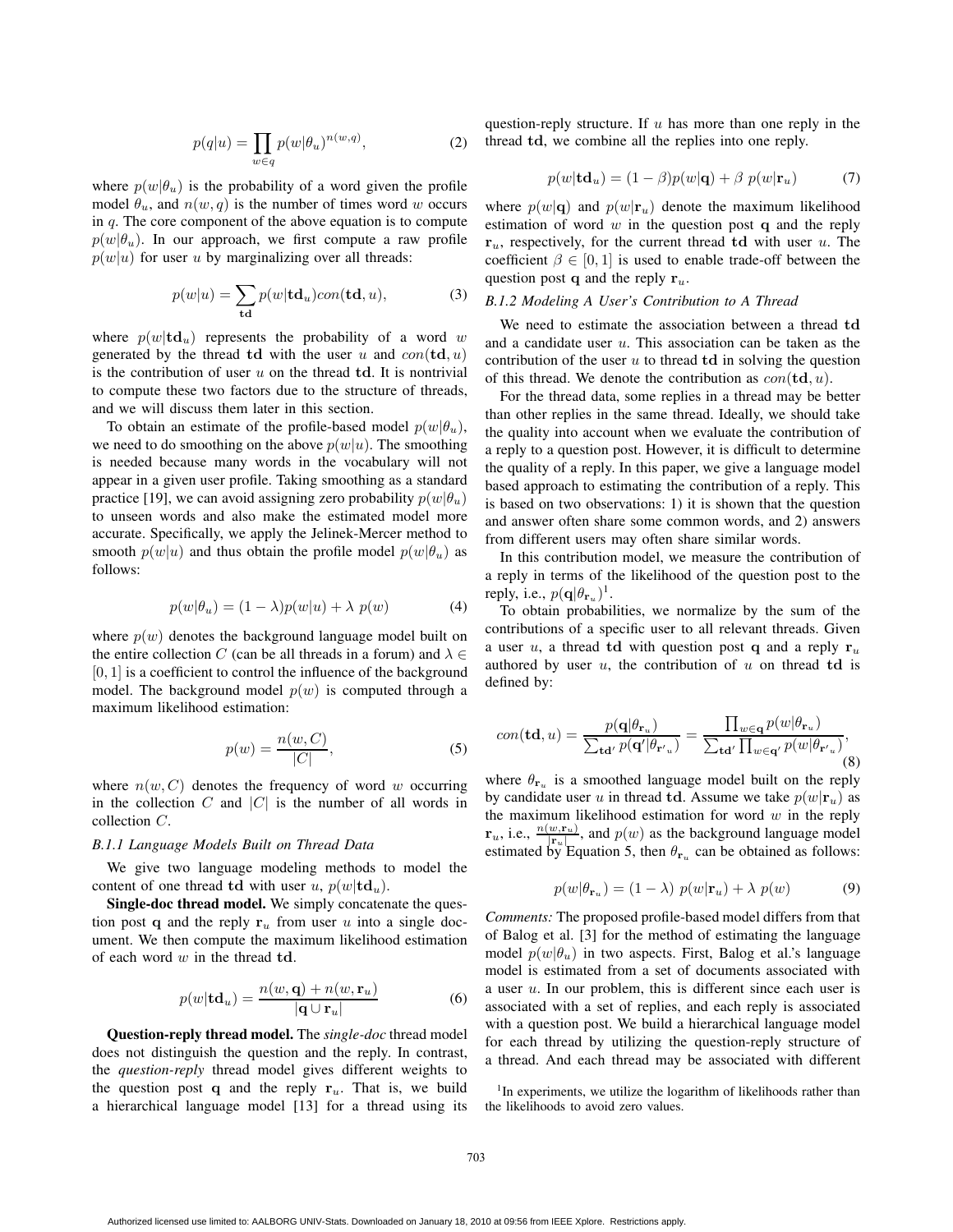users who have different thread language models, denoted as  $p(w|\mathbf{td}_u)$ . Second, to compute the contribution of a user u to a thread **td**, we consider the content similarity between the question post and the user's reply, while Balog et al. connect a user with a document if the user occurs in the document.

## *B.1.3 Algorithms*

It would be computationally expensive to compute the probability of a user being an expert for a question from scratch using the framework based on the profile-based model. To speed up expert search for a question, we pre-compute the language model and build an index. More specifically, expert search is done in two stages: **index creation** and **question processing**. In the index creation stage, we create an inverted list of  $(u, p(w|\theta_u))$  for each word w. Each inverted list is sorted by the weight value of  $p(w|\theta_u)$ , which represents the relation between the word and corresponding user. Thus, in the question processing stage, we can apply the Threshold Algorithm [5] to compute the top- $k$  ranked users who have the highest probability of being experts for the question.

*Index Creation:* Under our profile-based model, all the users have a profile represented as  $p(w|\theta_u)$ , and the expert search process is based on the users' profiles. In this stage, we need to compute  $p(w|\theta_u)$  for all users.

In order to apply the threshold algorithm to speed up the query processing, for each word  $w$ , we build an inverted list of  $(u, p(w|\theta_u))$  and sort it by the weight of  $p(w|\theta_u)$ . Figure 2 shows an inverted list example for our profile model. Here the inverted lists for words are sorted by the the value of  $p(w|\theta_u)$ .



Fig. 2. Index structure for the profile-based model.

The inverted list creation process is shown in Algorithm 1. During the indexing process, we compute  $p(w|\theta_u)$  for all users u and then sort the list of  $(u, p(w|\theta_u))$ . Finally, each word w has an inverted list, in which entries are sorted by the weight of  $p(w|\theta_u)$ .

*Question Processing:* Based on the sorted inverted lists built during index creation, we apply the threshold algorithm to compute the top- $k$  ranked results for a new question. This algorithm achieves the least accesses to the inverted list for the computation of the top- $k$  ranked result. Given a question query q containing  $l$  words, where each word  $w_i$ has the frequency  $n(w_i, q)$  and corresponds to the sorted list  $L_i = \{(u, p(w_i|\theta_u))\}$ , the querying process using the threshold algorithm is illustrated as follows:

- 1) Let  $Y = \{(u, score(u))\}$  keeps track of the current top k results in descending order of  $score(u)$ .
- 2) Conduct a sorted access to each of the  $l$  sorted lists  $L_i$  (i.e., access the top member of each of the lists under sorted access, then access the second member of each list, etc.). As an entry of  $(u, p(w_i | \theta_u))$  is seen

#### **Algorithm 1** Index creation of profile-based model

- 1: //Generation stage
- 2: **for** each user u **do**
- 3: For each word w, initialize  $p(w|u)$  to 0;<br>4: Find all threads  $\{td\}$  replied to by us
- Find all threads  $\{td\}$  replied to by user u and compute  $con(\mathbf{td},u);$
- 5: **for** each **td** in  $\{td\}$  **do**<br>6: **for** each word *w* in **t**d
- 6: **for** each word w in **td do**
- 7: Consider the question and the reply of u in **td** to compute  $p(w|\mathbf{td}_u)$ ;
- 8:  $p(w|u) \mathrel{+}= p(w|\mathbf{td}_u) \; \text{con}(\mathbf{td}, u);$ <br>9: **end for** each word
- 9: **end for** each word
- 10: **end for** each thread
- 11: Smooth all  $p(w|u)$  to  $p(w|\theta_u)$ ;<br>12: For each word *w*, store the tripl
- For each word w, store the triplet of  $(w, u, p(w|\theta_u))$
- 13: **end for** each user
- 14: // Sorting stage
- 15: **for** each word w **do**
- 16: Find the list of  $(u, p(w|\theta_u))$  and sort it by  $p(w|\theta_u)$ ;<br>17: Store the sorted list of  $(u, p(w|\theta_u))$  for w:
- Store the sorted list of  $(u, p(w|\theta_u))$  for w;
- 18: **end for** each word

under sorted access in some list, conduct a random access to the other lists to find all other weights of  $p(w_{-i}|u)$ , where  $w_{-i}$  represents all other words in the question except for word w*i*. Compute the score for u:  $score(u) = \prod_{w \in q} p(w|\theta_u)^{n(w,q)}$ . If Y is not full or  $score(u)$  is larger than the minimal score in Y then store the pair  $(u, Score(u))$  in Y.

- 3) For each list  $L_i$ , let  $(u_i^*, p(w_i | \theta_{u_i^*}))$  be the last entry seen<br>under the sorted access. Compute the threshold value to under the sorted access. Compute the threshold value  $t$ as  $t = \prod_i p(w_i|\theta_{u_i^*})^{n(w_i,q)}$ . If the scores of all the k<br>users in  $Y$  are no less than t then stop users in  $Y$  are no less than  $t$  then stop.
- 4) Output the top- $k$  results in set Y.

In the above querying process, we do not need to compute the scores for all users, which can speed up the computation of the top- $k$  expert users.

#### *B.2 Thread-based Model*

In this model, we assume that each thread is a latent topic. Each thread **td** is assigned to a user  $u$  with the probability  $con(\mathbf{td}, u)$ , which denotes the contribution of the user u to the thread **td**. The model built on the threads, i.e., the  $p(w|\theta_{td})$ act as small-grain profiles for each user. Unlike the document model of Balog et al. [3], we build a hierarchical language model on each thread using its question-reply structure. Additionally, the contribution of a user to each thread is estimated by the content similarity between the question and the reply authored by the user.

We can also build two kinds of models for each thread, i.e., a *single-doc* thread model and a *question-reply* thread model as in Section III-B.1.1. Different from the profile-based model, we combine all the replies of a thread into one reply, but do not distinguish the replies from different users. The reason for doing this is that it will be too computationally expensive to have a separate language model for each combination of a user and a thread. Specifically, we estimate  $p(w|\mathbf{td})$  by applying the Equation 6 or Equation 7, and we obtain the smoothed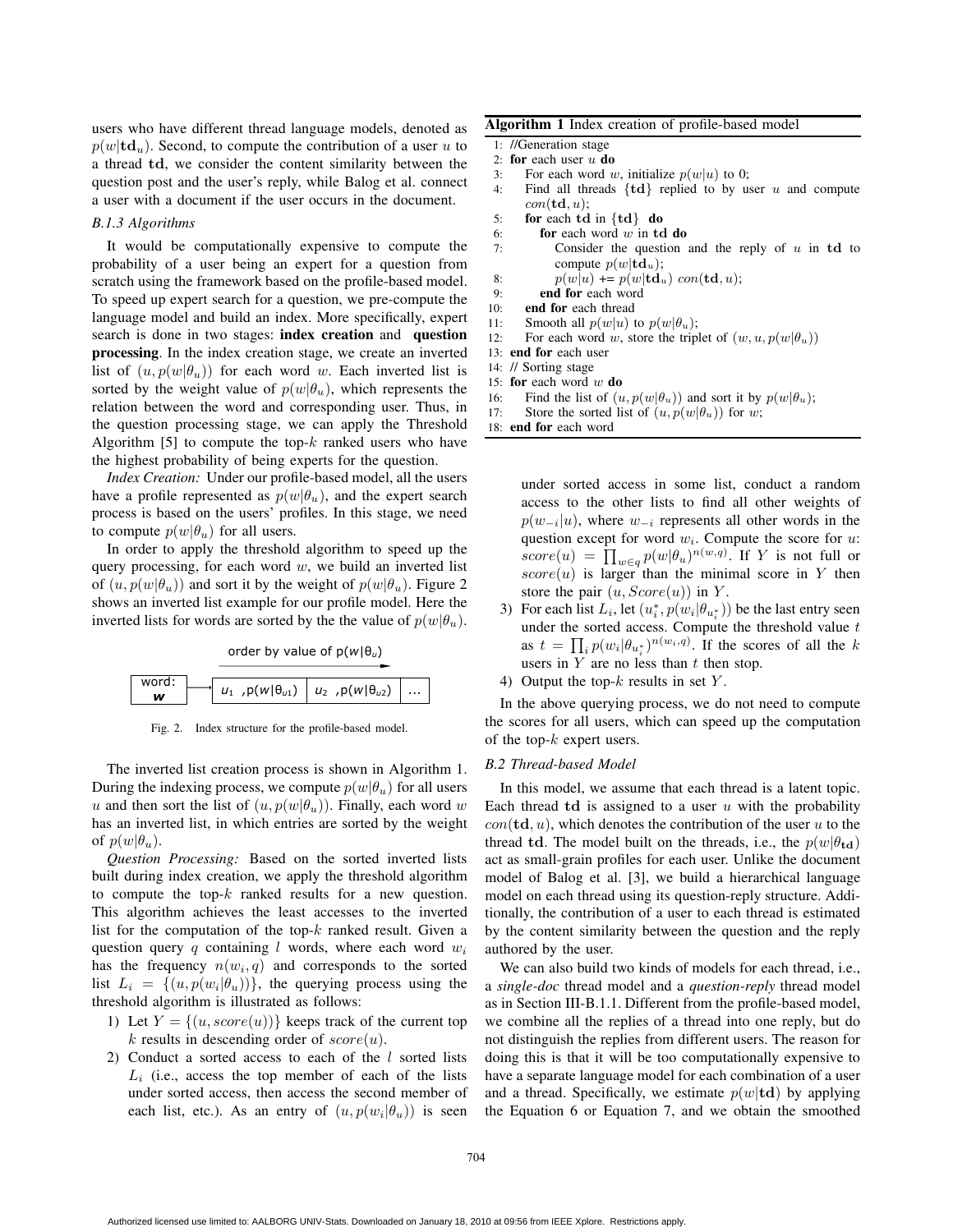model  $p(w|\theta_{\text{td}})$  after smoothing with the background model  $p(w)$ .

$$
p(w|\theta_{\text{td}}) = (1 - \lambda)p(w|\text{td}) + \lambda p(w) \tag{10}
$$

Under this model, the probability of generating a new question  $q$  can be viewed as the following generative process. For each user, we choose a latent topic, i.e., thread, at the probability estimated by the contribution of the user to the thread  $con(\mathbf{td}, u)$ ; from the latent topic, we generate the given new question with probability  $p(q|\theta_{\text{td}})$ . Another way to view the generative process is to build a profile-based model for each thread. By summing over all threads, we obtain the probability of question  $q$  being generated by the thread-based model as formally computed below.

$$
p(q|u) = \sum_{\mathbf{td}} p(q|\theta_{\mathbf{td}})con(\mathbf{td}, u), \tag{11}
$$

where  $con(\mathbf{td}, u)$  is computed using Equation 8 and  $\theta_{\mathbf{td}}$  is the smoothed language model built on thread **td**.

To compute the probability  $p(q|\theta_{td})$  of a question q given a thread **td**, we take the product of generating a word by **td** across all the words in the question  $q$ .

$$
p(q|\theta_{\text{td}}) = \prod_{w \in q} p(w|\theta_{\text{td}_w})^{n(w,q)} \tag{12}
$$

#### *B.2.1 Algorithms*

The algorithm for the thread-based model is implemented in two stages.

*Index Creation:* We need two kinds of inverted lists for this model: *thread list* and *thread user contribution list*. *Thread list* is used to store the user's profile specific to a certain thread, i.e.,  $p(w|\theta_{\text{td}})$ , and *thread user contribution list* is used to store the contribution of user to the thread, i.e.,  $con(\mathbf{td}, u)$ .

Figure 3 shows the index structure example used for this model. Actually, QA systems providing question or answer search (or a search engine) usually has an index such as the *thread list*, and we could reuse the existing index structure, avoiding to build *thread list*. In other words, the threadbased model only needs to build an additional *thread user contribution list* for routing questions to the right users. This is also an advantage of the thread-based model.



Fig. 3. Index structure for the thread-based model

In order to apply the threshold algorithm for query processing, we build for each word an inverted list of  $(w, p(w|\theta_{td}))$  and sort it by the value of  $(p(w|\theta_{\text{td}}))$ . Furthermore, we also build a sorted list of (u, con(**td**, u)) for each thread **td**. The index building process is given in Algorithm 2.

|  |  |  |  | Algorithm 2 Index creation for the thread-based model |  |
|--|--|--|--|-------------------------------------------------------|--|
|--|--|--|--|-------------------------------------------------------|--|

1: // Generation stage

- 2: **for** each thread **td do**
- 3: Combine the replies in **td** into one reply **r**;
- 4: **for** each word w **do**
- 5: Consider the question **q** and reply **r** in **td** to compute  $p(w|{\bf td});$
- 6: Smooth  $p(w|\mathbf{td})$  to  $p(w|\theta_{\mathbf{td}})$ ;<br>7: Store the triplet  $(w, \mathbf{td}, p(w|\theta_{\mathbf{td}})))$
- 7: Store the triplet  $(w, \mathbf{td}, p(w|\theta_{\mathbf{td}}));$ <br>8: **end for** each word

end for each word

- 9: **end for** each thread
- 10: **for** each user u **do**
- 11: Find all threads *{***td***}* replied to by <sup>u</sup> and compute  $con(\mathbf{td},u);$
- 12: For each **td** in  $\{\mathbf{td}\}$ , store the triplet of  $(\mathbf{td}, u, con(\mathbf{td}, u))$ ;

13: **end for** each user

14: // Sorting stage

- 15: **for** each word w **do**
- 16: Find the list  $(\mathbf{td}, p(w|\theta_{\mathbf{td}}))$  and sort it by  $p(w|\theta_{\mathbf{td}})$ ;<br>17: Store the sorted list of  $(\mathbf{td}, p(w|\theta_{\mathbf{td}}))$  for w;
- 17: Store the sorted list of  $(\mathbf{td}, p(w|\theta_{\mathbf{td}}))$  for w;<br>18: **end for** each word
- **end for** each word
- 19: **for** each thread **td do**
- 20: Find the list  $(u, con(\mathbf{td}, u))$  and sort it by  $con(\mathbf{td}, u)$ ;
- 21: Store the sorted list of  $(u, con(t\mathbf{d}, u))$  for  $\mathbf{td}$ ;

22: **end for** each thread

*Question Processing:* Given a question query, we can make use of the index structure in Figure 3 to compute expertise score for all users. However, this remains computationally expensive since we need access a large number of inverted lists. We next extend the threshold algorithm to approximately compute the top- $k$  ranked results under this model.

We separate the query processing into two stages. For a given question query q, the relevant threads **td** with the score of  $p(q|\theta_{\text{td}})$  are found in the first stage. Existing QA systems provide this service. In our work, we apply the threshold algorithm to the *thread list* shown in Figure 3 to find the *rel* threads that are the most similar to a given question query q, where *rel* is a parameter. This process is similar to the one where we use the threshold algorithm to compute the top- $k$  results in the profile-based model. The difference is, that we now need to compute the most relevant threads with a score of  $p(q|\theta_{\text{td}})$ . In the second stage, we apply these most relevant threads, e.g., *rel* threads, and access the *thread user contribution list* to compute the top-k users according to Equation 11. We apply the threshold algorithm in this stage to compute the top- $k$  ranked users for the question  $q$ .

Specifically, let a new question query  $q$  containing  $l$  words  $w_1, w_2, ..., w_l$  together with the frequency  $n(w_i, q)$  of each word  $w_i$  be given together with a sorted *thread list*  $L'_i$  =  $\{(\mathbf{td}, p(w_i|\theta_{\mathbf{td}}))\}$  of each word  $w_i$ . Then, the process for<br>approximately computing the top-k ranked users under this approximately computing the top- $k$  ranked users under this model proceeds as follows:

1) First stage: for question q, find the *rel* threads  $\{td\}$ with the highest relevant score  $p(q|\theta_{td})$ , where *rel* is a parameter to be set empirically.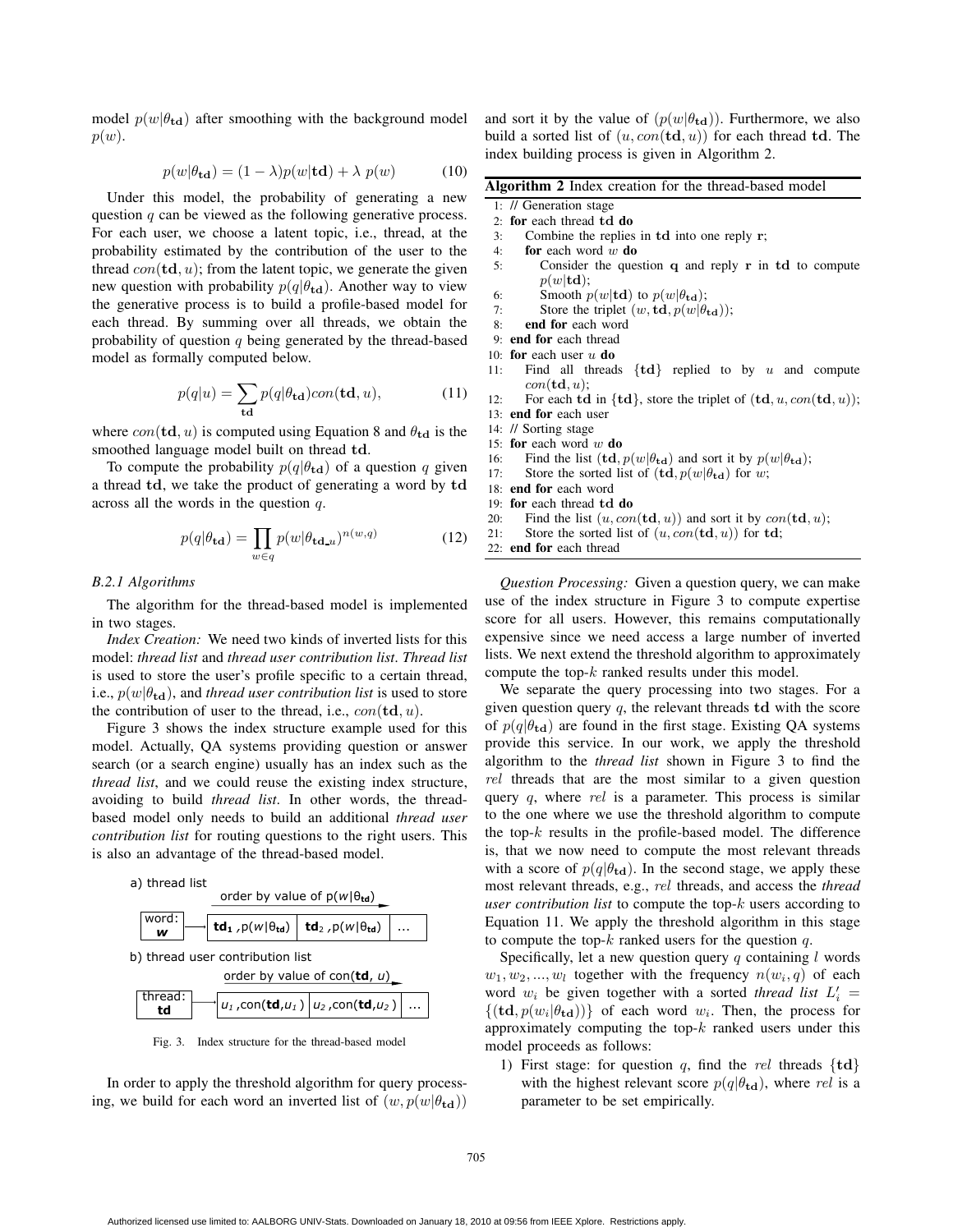- a) Let  $Y' = \{(\text{td}, score(\text{td}))\}$  keeps track of the top *rel* threads in descending order of score(**td**).
- b) Conduct sorted access to the  $l$  sorted thread lists  $L'_i$  in parallel. As an entry of  $(\mathbf{td}, p(w_i|\theta_{\mathbf{td}}))$  is<br>seen under sorted access in some list do random seen under sorted access in some list, do random access to all other thread lists and find all the weights of  $p(w_{-i}|\theta_{td})$  for the current thread **td**. Here  $w_{-i}$  represents all other words in question q except word w*i*. Compute the score of thread **td** as follows:  $score(\mathbf{td}) = \prod_{w \in q} p(w|\theta_{\mathbf{td}})^{n(w,q)}$ . If  $Y'$  is not full or the score of **td** is larger than the minimal score in  $Y'$  then store the record of  $(\mathbf{td}, \textit{score}(\mathbf{td}))$  in Y'.<br>For each thread list I
- c) For each thread list  $L'_i$ , let  $(\mathbf{td}_i^*, p(w_i|\theta_{\mathbf{td}_i^*}))$  be the last entry seen under sorted access in the list the last entry seen under sorted access in the list of  $L'_i$ . Compute the threshold value  $t'$  as  $t'$ of  $L'_i$ . Compute the threshold value  $t'$  as  $t' = \prod_i p(w_i|\theta_{\mathbf{td}_i^*})^{n(w_i,q)}$ . As soon as the scores of all  $rel$  threads in  $V'$  are no less than  $t'$  ston *rel* threads in  $Y'$  are no less than  $t'$ , stop.
- 2) Second stage: based on those  $rel$  threads in  $Y' =$  ${\{\mathbf{td}_1, \mathbf{td}_2, ..., \mathbf{td}_{rel}\}}$ , compute the top-k ranked users for a given question. Each thread  $\mathbf{td}_i$  in Y' corresponds to a sorted *thread user contribution list*  $L_i$  =  $\{(u, con(\mathbf{td}_i, u))\}.$ 
	- a) Let  $Y = \{(u, score(u))\}$  keeps track of the top k users in descending order of  $score(u)$ .
	- b) Conduct sorted access to the *rel* sorted contribution lists  $L_i$  in parallel. As an entry of  $(u, con(\mathbf{td}_i, u))$ is seen under sorted access in some list, do random access to all other lists and find the weights of  $con(\mathbf{td}_{-i}, u)$  for the current user u. Here  $\mathbf{td}_{-i}$ denotes all other thread in  $Y'$  except thread  $\mathbf{td}_i$ . Compute the score of user  $u$  as follows:

$$
score(u) = \sum_{\mathbf{td} \in Y'} score(\mathbf{td})con(\mathbf{td}, u).
$$

 $score(u) = \sum_{\textbf{td} \in Y'} score(\textbf{td})con(\textbf{td}, u).$ <br>If Y is not full or the score of u is larger than the minimal score in  $Y$  then store the record of  $(u, score(u))$  in Y.

c) For each contribution list  $L_i$  for thread  $\mathbf{td}_i$ , let  $(u_i^*, con(\mathbf{td}_i, u_i^*))$  be the last entry seen un-<br>der sorted access in the contribution list of der sorted access in the contribution list of  $L_i$ . Compute the threshold value t as t  $L_i$ . Compute the threshold value t as  $t = \sum_i score(\mathbf{td}_i)con(\mathbf{td}_i, u_i^*)$ . As soon as the scores  $\sum_i score(\mathbf{td}_i)con(\mathbf{td}_i, u_i^*)$ . As soon as the scores of all k users in Y are no less than t, stop.

Note that we apply the threshold algorithm in both stages, one for finding relevant threads and one for finding the relevant users. Thus, we do not need to scan all threads and users. Additionally, for efficiency, we only consider the top *rel* number of threads to compute the scores of users.

#### *B.3 Cluster-based Model*

In this model, thread clustering is used to group posts according to similar content (topic). Each cluster is assumed to represent a topic, and to contain only threads related to that topic. Language models are estimated for the clusters, and we build a smoothed language model on each cluster, i.e.,  $p(w|\theta_{Cluster})$ .

Then, for a given new question q, the probability of  $q$  for a user  $u$  can be viewed as the following generative process. For each user, we choose the cluster with the probability estimated by the contribution of the user to the cluster; according to the cluster information, we generate the given new question  $q$  with probability  $p(q|\theta_{Cluster})$ . Another way to view the generative process is to build a profile-based model for each cluster. By summing over all clusters, we will obtain the probability given below of question  $q$  being generated by the cluster-based model.

$$
p(q|u) = \sum_{Cluster \ w \in q} \prod_{w \in q} p(w|\theta_{Cluster})^{n(w,q)} con(Cluster, u),
$$
\n(13)

where  $p(w|\theta_{Cluster})$  represents the smoothed language model built on a cluster. To compute this model, we first combine the questions of threads in the cluster into a new question Q and the replies in the cluster into one reply  $R$  to question  $Q$ . That is, we view each cluster as a big "thread"  $Td$  with a question  $Q$  and a reply  $R$ . As in the case of the methods with which we build the thread language model in Section III-B.1.1, we estimate the cluster model  $p(w|Cluster)$  as  $p(w|Td)$  using either the *single-doc* model in Equation 6 or the *questionreply* model in Equation 7. Then we smooth this model by the background language model  $p(w)$  to avoid the zero probability for unseen words as follows:

$$
p(w|\theta_{Cluster}) = (1 - \lambda)p(w|Cluster) + \lambda p(w)
$$
 (14)

With this model, the probability that a latent topic, i.e., a cluster, is assigned to a user is estimated as the contribution of the user to the cluster,  $con(Cluster, u)$ . This quantity is the computed as the sum over the contributions of the user to all relevant threads within the cluster:

$$
con(Cluster, u) = \sum_{\text{td}} con(\text{td}, u), \tag{15}
$$

where the contribution of user to a thread,  $con(\mathbf{td}, u)$ , is computed according to Equation 8 in Section III-B.1.2.

*Generating Clusters:* We need to cluster threads into groups so that, ideally, all threads in a group are on a similar topic. We observe that forums are often organized into sub-forums, and we can use the sub-forums for generating clusters. We can also employ clustering to thread data to generate the clusters. Our proposal is equally applicable. The number of clusters is usually fixed and not very large.

*Index Creation:* As for the cluster-based method, we have two inverted lists for this method: the *cluster list* and the *cluster user contribution list*. Figure 4 illustrates the index structure for this method. The *cluster user contribution list* captures the association between users and clusters, while the *cluster list* is mainly for recording the contents of clusters. The index creation process is detailed by Algorithm 3.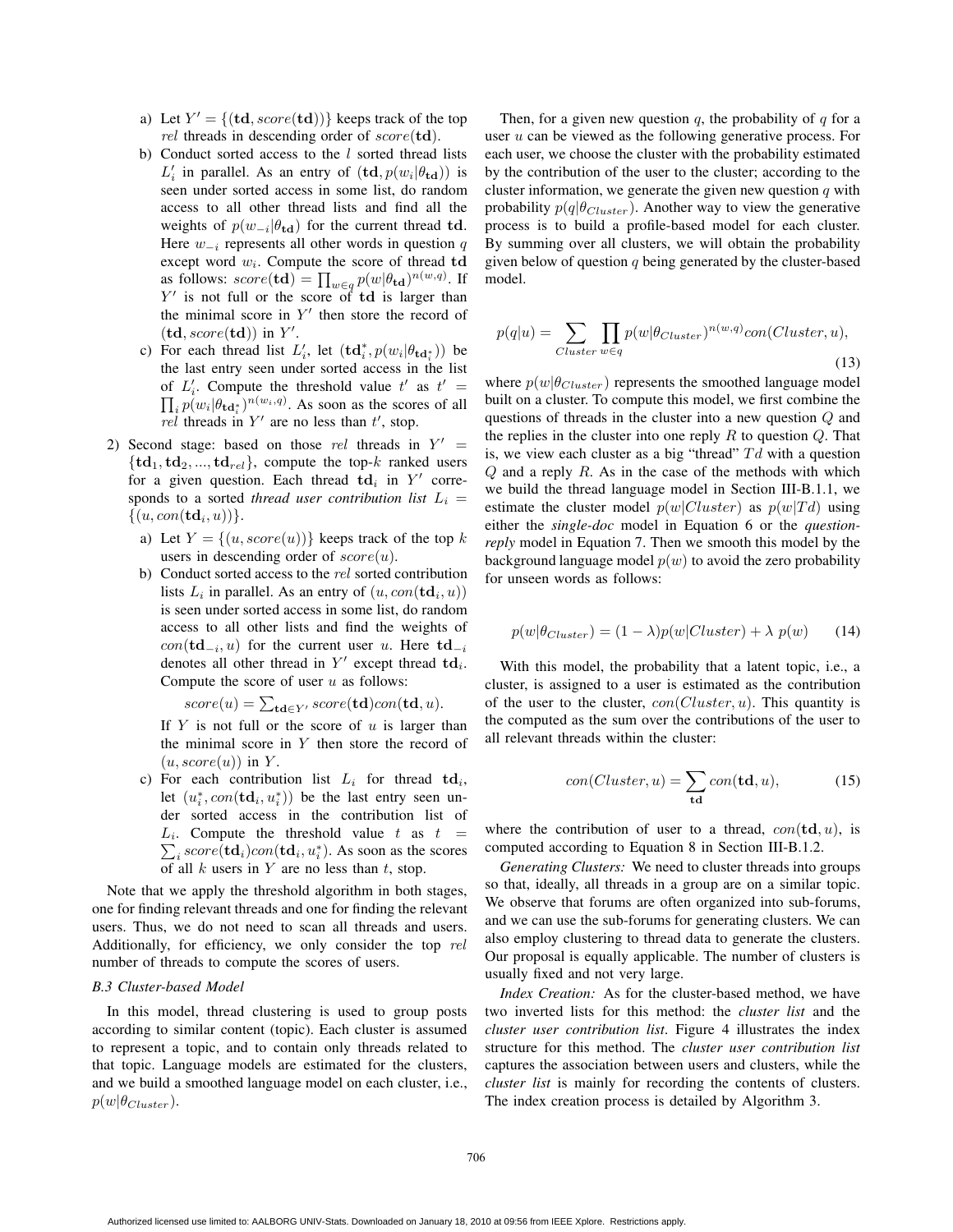

Fig. 4. Index structure for the cluster-based model

**Algorithm 3** Index creation for the cluster-based model

1: // Generation stage

2: **for** each cluster **do**

- 3: Combine all questions in the cluster into one question Q, combine all replies in the cluster into one reply R and consider current cluster as a pseudo thread  $Td$ ;
- 4: **for** each word w **do**
- 5: Use  $Q$  and  $R$  to compute  $p(w|T d)$  and estimate  $p(w|Cluster)$  as  $p(w|Td)$ ;
- 6: Smooth  $p(w|Cluster)$  to obtain  $p(w|\theta_{Cluster})$ ;<br>7: Store (*Cluster*,  $p(w|\theta_{Cluster})$ ) in the cluster lis
- 7: Store (*Cluster*,  $p(w|\theta_{Cluster})$ ) in the cluster list of w;<br>8. **end for** each word
- end for each word
- 9: **end for** each cluster
- 10: **for** each user *u* **do**
- 11: Find all the threads replied to by u and compute  $con(\mathbf{td}, u)$ ;
- 12: **for** each cluster **do**
- 13: In the current cluster, find the threads *{***td***}* replied to by  $u$ :
- 14: Initiate *con*(*Cluster*, *u*) as 0;
- 15: **for** each **td** in  $\{\textbf{td}\}\ \textbf{do}$ <br>16:  $con(Cluster, u) + = e$
- $con(Cluster, u) += con(\mathbf{td}, u);$
- 17: **end for** each thread
- 18: Store the triplet of  $(Cluster, u, con(Cluster, u))$ ;
- 19: **end for** each cluster
- 20: **end for** each user
- 21: // Sorting stage
- 22: **for** each cluster **do**
- 23: Find the list of  $(u, con(Cluster, u))$  and sort it by con(*Cluster* , u);
- 24: Store the sorted list of  $(u, con(Cluster, u))$ ;
- 25: **end for** each cluster

*Question Processing:* Based on the index structure in Figure 4, we compute the expertise score of all users for a given question query. Similar with the thread-based model, we separate the question processing into two stages. However, we only apply the threshold algorithm to the *cluster user contribution lists* in the second stage to compute the top-k ranked users for a given question query  $q$ .

For a given question query  $q$ , the first stage finds the relevant clusters with the score of  $p(q|\theta_{Cluster})$  using the *cluster lists*. Then in the second stage, the threshold algorithm is applied to the *cluster user contribution lists* to compute the top-k users according to Equation 13.

Specifically, given a new question query  $q$  containing  $l$ words  $w_1, w_2, ..., w_l$  and the frequency  $n(w_i, q)$  of each word  $w_i$ , we compute the top- $k$  ranked users as follows:

1) First stage: access the cluster lists and compute the score for each cluster as follows:

score(*Cluster*) = 
$$
\prod_{w \in a} p(w|\theta_{Cluster})^{n(w,q)}
$$
.

score(*Cluster*) =  $\prod_{w \in q} p(w|\theta_{Cluster})^{n(w,q)}$ .<br>
2) Second stage: based on the scores of the clusters, access

the *cluster user contribution lists* to compute the top-k ranked users; each cluster corresponds to a sorted *cluster user contribution list*  $L_i = \{(u, con(Cluster_i, u))\}.$ 

- a) Let  $Y = \{(u, score(u))\}$  records the top k users in descending order of  $score(u)$ .
- b) Conduct sorted access to the lists  $L_i$  in parallel. As an entry  $(u, con(Cluster<sub>i</sub>, u))$  is seen under the sorted access in some list, do random access to all other lists and find the weights of  $con(Cluster_{-i}, u)$  for the current user u. Here *Cluster* <sup>−</sup>*<sup>i</sup>* denotes all other clusters except cluster *Cluster<sub>i</sub>*. Compute the score of user  $u$  as follows:  $score(u) = \sum_{i} score(Cluster_i)con(Cluster_i, u).$ <br>If Y is not full or the score of u is larger than the If  $Y$  is not full or the score of  $u$  is larger than the minimal score in Y then store  $(u, score(u))$  in Y.
- c) For each contribution list L*<sup>i</sup>* of *Cluster*, let  $(u_i^*, con(Cluster_i, u_i^*))$  be the last entry seen<br>under sorted access in the contribution list of under sorted access in the contribution list of  $L_i$ . Compute the threshold value t as  $t = \sum$  score(Cluster.)con(Cluster. u<sup>\*</sup>) When the  $\sum_i score(Cluster_i)con(Cluster_i, u_i^*)$ . When the scores of all  $k$  users in  $Y$  are no less than  $t$ , stop.

#### *C. Cost Analysis*

We proceed to analyze the time complexity of index creation, then the index size, and finally the time complexity of query processing for our three approaches. We use the following notation: *l* represents the number of distinct words in the new question query  $q$ ;  $d$  represents the number of threads in our data set; c represents the number of clusters in our data set; m represents the number of users in our data set; and  $n$ represents the number of distinct words in our data set.

*Complexity of Index Creation:* In all three approaches, index creation includes two stages: inverted lists generation and list sorting. For the list generation, the models all need approximately  $O(ndm)$  time. In fact, most of time is used for computing the contributions of users to threads. Next, the time complexity of sorting lists is  $O(nm \log m)$  for the profilebased model, which has  $n$  inverted lists of length  $m$ . Similarly, the list sorting time for the thread-based model and the clusterbased model is  $O(nd \log d) + O(dm \log m)$  and  $O(cm \log m)$ , respectively.

*Index Size:* The index size is related to the number of lists and the sizes of the lists. The index space cost for the profilebased model is  $O(nm)$ . For the other models, we need two kinds of lists as explained before. The thread-based model needs <sup>O</sup>(nd) space for the *thread list* and <sup>O</sup>(dm) for the *thread user contribution list*. However, if an index on the thread data already exists in a QA system, the thread-based model can reuse this index and then only needs  $O(dm)$  space for storing the *thread user contribution list*. The index size of cluster-based model is  $O(nc) + O(cm)$ .

*Complexity of Query Processing:* We consider the top $k$  retrieval time using the threshold algorithm. For the profile model, the worst case time complexity for computing the top- $k$ users is  $O(lm)$ . The thread-based model first finds the relevant threads and then applies these to produce the final top- $k$  users.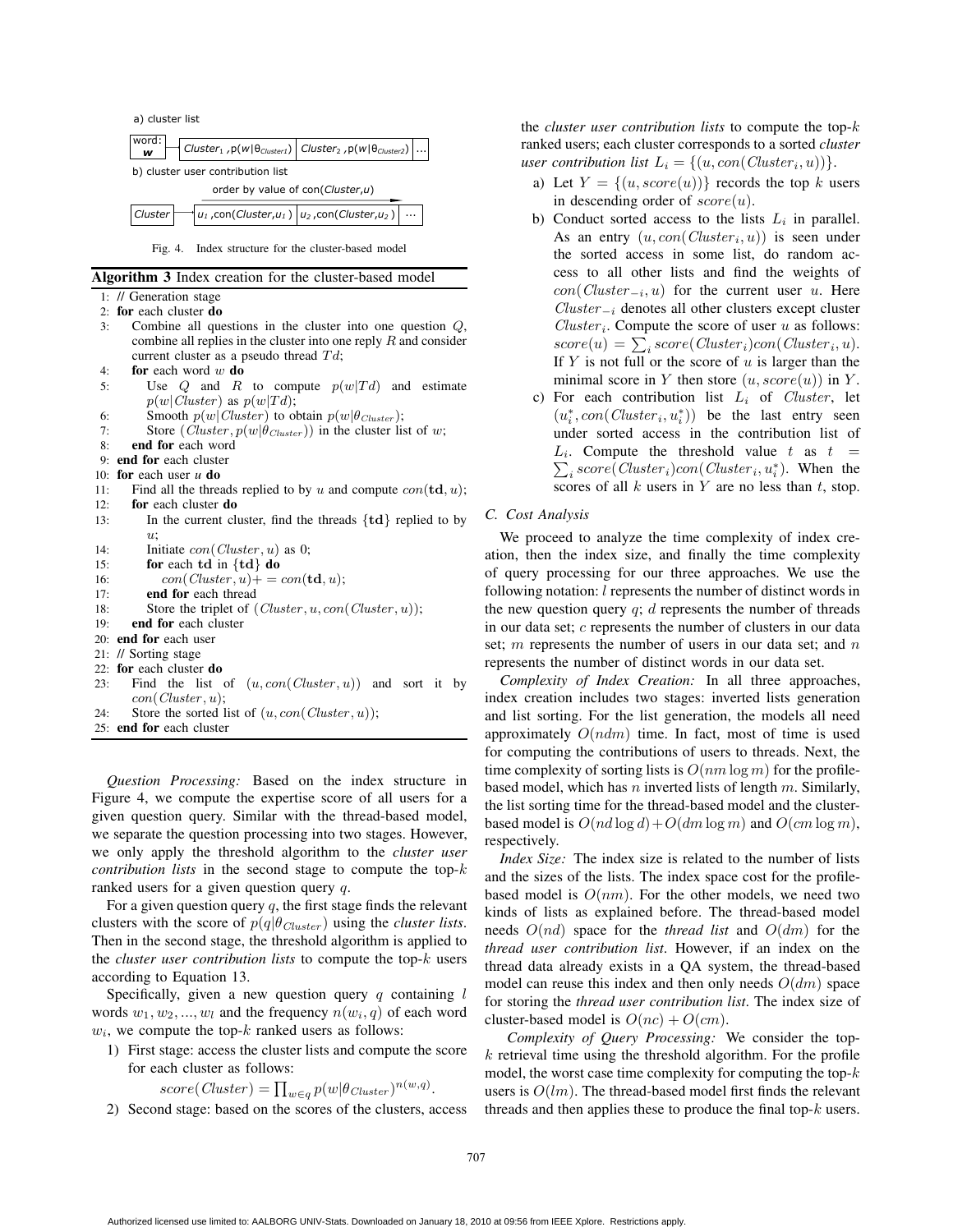Assuming that we compute *rel* threads in the first stage, this model takes <sup>O</sup>(ld) for this and takes <sup>O</sup>(*rel* <sup>m</sup>), which is less than  $O(dm)$ , for top-k users. Similarly, for the cluster-based model, the top-k retrieval time is less than  $O(lc) + O(cm)$ .

#### *D. Re-ranking Using the Question-Reply Structure*

The thread data in a typical forum generally consists of question and reply posts, and each post is associated with a user. The question-reply structure can be used to assign authority to users.

*1) Graph Building:* In forum threads, the initial post usually contains a question, and reply posts are assumed to contain answers to the question in the initial post. Using the question-reply structure of posts, we can build a question-reply network (graph) for users by following an approach detailed in the literature [20]. Each user corresponds to a vertex in the graph, and a directed edge from  $u$  to  $v$  is generated if user  $v$  answers at least one question from user  $u$ . The weight of the edge is estimated by the frequency of user  $v$  replied a question from user  $u$ . The generated question-reply graph is not simply a social network reflecting connections among users. Importantly, one user replying to another user's question usually indicates that the former user is more knowledgable on the subject of the question, so if a user has many incoming edges, the user is perhaps an authority in the forum.

*2) Expert Re-ranking:* We adapt the PageRank algorithm [12] to our question-reply graph, and the rank values obtained are taken as the authority of users. Here we denote the authority of users by  $p(u)$  and take this as the prior probability for user  $u$  to be an expert on a new question  $q$ . In Section III-B, we present three language model based methods of computing the probability of users being experts on a new question  $p(q|u)$ . In our re-ranking process, we take the product of  $p(q|u)$  and  $p(u)$  to rank the users for a specific new question q.

Specifically, we have two different re-ranking mechanisms for the different models. For the profile-based model and the thread-based model, we get the authority of users using all threads in our data set, i.e.,  $p(u)$  for each user, and then we re-rank the users according to  $p(q|u)p(u)$ . For the cluster-based model, we get the authority of users for each cluster. That is, for each user  $u$ , we have the authority score  $p(u, Cluster)$  with respect to a specific cluster, and then we combine it with the cluster-based model as  $\sum_{Cluster} p(q|Cluster)con(Cluster, u)p(u, Cluster)$ . This score is used to re-rank the users for the cluster-based model.

## IV. EMPIRICAL STUDY

In this section, we evaluate the question routing proposals in terms of both effectiveness and the efficiency.

We collected thread data from Tripadvisor forums (http://www.tripadvisor.com) and generated 6 data sets for evaluation. Statistics on these data sets is shown in Table I. The *BaseSet* is used for both effectiveness and efficiency evaluation, and the other 5 sets are used only for scalability evaluation. In the table, *#posts* denotes the number of question and reply posts in a data set, *#users* denotes the number of users having at least one reply post in a data set, *#words* denotes the number of distinct words in a data set, and *#clusters* denotes the number of sub-forums in a data set. All experiments were conducted on a computer with a 1.80GHz CPU, 1GB main memory and using Windows Server 2003.

TABLE I THREAD DATA SETS

| data set       | #threads | $#$ posts | $\#users$ | #words  | #clusters |
|----------------|----------|-----------|-----------|---------|-----------|
| <b>BaseSet</b> | 121.704  | 971.905   | 40.248    | 324,055 | 17        |
| Set60K         | 60,000   | 337,656   | 37,088    | 228,639 | 17        |
| Set120K        | 120,000  | 754.632   | 56.110    | 292,502 | 19        |
| Set180K        | 180,000  | 1.092.288 | 88.522    | 447.139 | 19        |
| Set240K        | 240,000  | 1.612.309 | 94.733    | 489.359 | 19        |
| Set300K        | 300,000  | 1.949.965 | 125.015   | 629.229 | 19        |

In our experiments, we use the Lucene [1] to pre-process our thread data, including tokenization, stop words filtering, and stemming. After preprocessing, both the question post and replies of each thread are taken as bags of words. In addition, we employ Lucene to store the inverted lists that are the indexes for our approaches.

#### *A. Effectiveness*

We take the *BasesSet* dataset as our training set for evaluating the effectiveness of our 3 approaches.

*1) Test Collection:* It is difficult to evaluate the quality of the answers to a new question due to the scarcity of the evaluation data. Since no explicit question/user expertise relevance is available in Tripadvisor that can be used evaluation, we manually annotate the relevance between a new question and the users (candidate experts).

We selected 10 questions (not in *BasesSet*) as our new questions and randomly sampled 102 users, omitting users with fewer than 10 replies. For each sampled users, we collected the user's activity history in Tripadvisor as evidence of the user's expertise, including the questions and the user's replies to the questions. For the expertise relevance between a new question  $q$  and a user  $u$ , we define a 2-level relevance assessment scheme as follows:

- **(1):** User u has high expertise on the topic of question q. That is, user  $u$  has a number of high-quality replies on this topic.
- **(0):** User u has low expertise on the topic of question q.

Based on the above relevance assessment format, annotators were asked to judge all question/user pairs that we had selected. That is, we got  $10 \times 102$  relevance assessments per annotator. We take these relevance assessments as the ground truth for the effectiveness evaluation.

*2) Effectiveness Metrics:* We apply the metrics used for the expert finding task in the *TREC Enterprise Track* [2] to evaluate the effectiveness of our approaches. The metrics include *Mean Average Precision* (MAP), *Mean Reciprocal Rank* (MRR) [18], [16], *Precision@N*, and *R-Precision* [9].

• **MAP**: MAP is the mean of the average of precisions over a set of query questions. The average of precisions for a

Authorized licensed use limited to: AALBORG UNIV-Stats. Downloaded on January 18, 2010 at 09:56 from IEEE Xplore. Restrictions apply.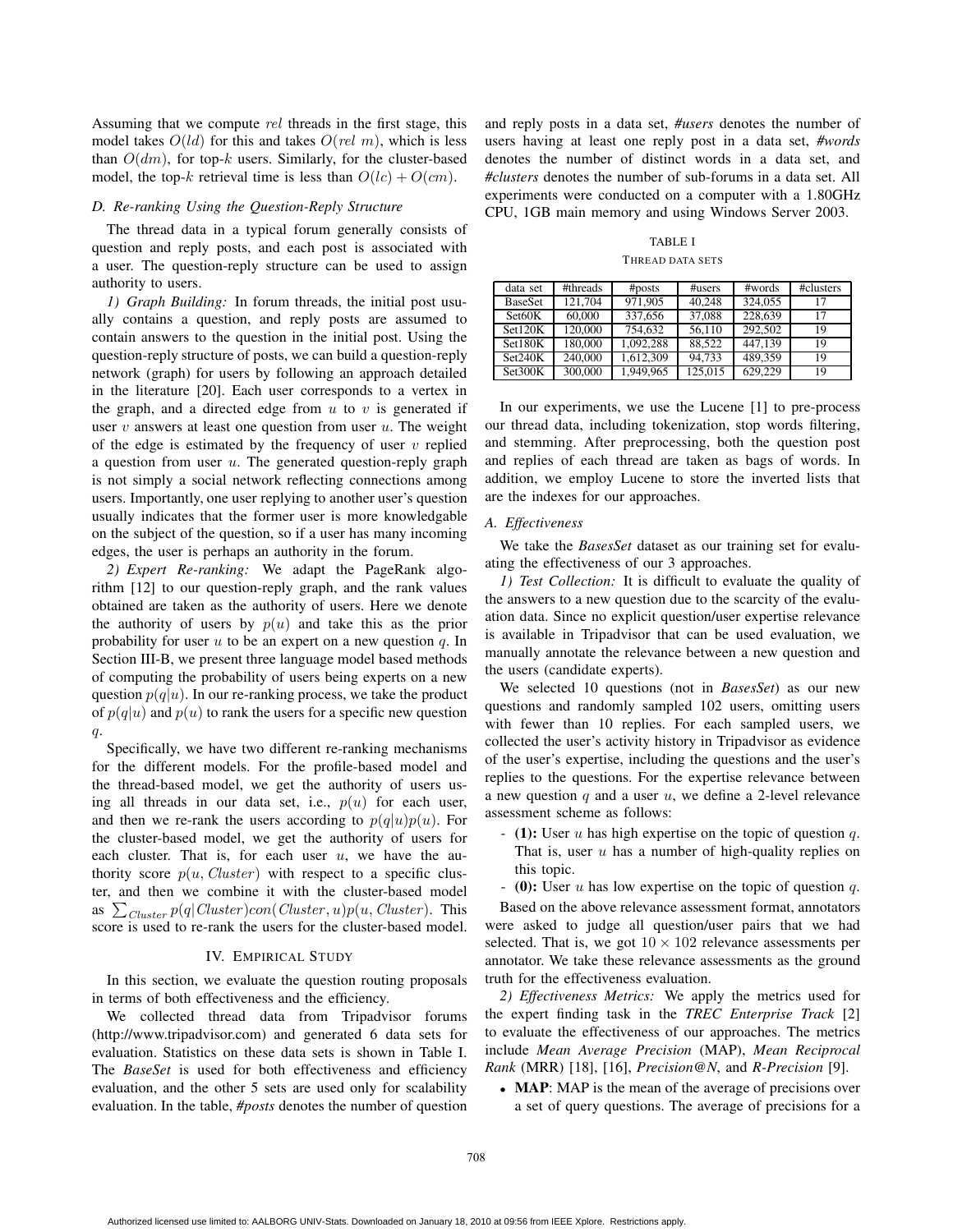query is the average of precision at each correct retrieved answer (expert), i.e. the precision after truncating the list after each of the correct answer (expert).

- **MRR**: MRR is the mean of the reciprocal ranks of the first correct answers over a set of query questions. While MAP considers all correct answers, this measure gives us an idea of how far down we must look in a ranked list in order to find a correct answer.
- **Precision@N**: Precision@N is the percentage of the top-*N* candidate answers retrieved that are correct.
- **R-precision**: It requires having a set of known relevant answers *Rel*, from which we calculate the precision of the top *Rel* answers returned.

*3) Performance Tuning:* As mentioned in Section III-B, we build different language models on thread data. Additionally, we have two parameters for all of our models:  $\lambda$ , which is used to smooth the language model, and  $\beta$ , which is used to specify the reply portion for the hierarchical *question-reply* thread model presented in Section III-B.1.1.

According to [19], using  $\lambda \approx 0.7$  can produce optimal values for long queries. Consistent with this finding, our models can also obtain acceptable performance when  $\lambda \approx 0.7$ . The detailed results are omitted here.

Another factor that may affect the performance is how the language models are built on threads. Section III-B.1.1 presents two methods for building language models on thread data, i.e., the *single-doc* thread model and the *question-reply* thread model. Results for these are given in Table II. We can see that the *question-reply* model outperforms the *single-doc* model. The question-reply thread model, which builds a hierarchical language models on threads, can differentiate between questions and replies in contributions, which is appropriate in our scenario.

TABLE II SINGLE-DOC V.S QUESTION-REPLY

| Thread LM      | MAP   | MRR   | R-Precision | P@5  | P@10 |
|----------------|-------|-------|-------------|------|------|
| Single-doc     | 0.567 | 0.761 | 0.391       | 0.54 | 0.54 |
| Question-reply | 0.584 | 0.8   | 0.391       | 0.58 | 0.54 |

Since the *question-reply* model obtains the better performance for our task, we proceed to tune parameter  $\beta$ , the coefficient determining the proportion of replies when building the model on a thread. The three models show similar behavior when varying  $\beta$ , and we only show the results for the threadbased model—see Table III. The experiments suggest that our models perform the best when  $\beta = 0.5$ .

EFFECTIVENESS OF DIFFERENT  $\beta$  FOR THREAD-BASED MODEL

| Beta | <b>MAP</b> | <b>MRR</b> | R-Precision | P@5  | P@10 |
|------|------------|------------|-------------|------|------|
| 0.3  | 0.566      | 0.766      | 0.382       | 0.56 | 0.53 |
| 0.5  | 0.584      | 0.8        | 0.391       | 0.58 | 0.54 |
| 0.7  | 0.576      | 0.747      | 0.394       | 0.58 | 0.53 |

The parameter *rel* might also influence the performance of the thread-based model. As discussed in the question

processing part for the thread-based model, the computation of the top-k users proceeds in two stages, and we only use the top *rel* threads obtained from the first stage for calculating the top-k users. Using a lower *rel* would reduce the query processing time, but might also affect the correctness, since we miss some threads when computing the scores of users. So we are faced with a trade off between effectiveness and efficiency.

Table IV shows the effects of different *rel* on the performance of the thread-based model. We omit the results for MRR and Precision@10 because these do not vary when *rel* is varied. And "all" means we obtain all relevant threads in the first sub-stage and then apply all relevant threads to get the top-10 users for a given new question. We can see from the table that when *rel* = 800, the thread-based model obtains almost as good results as when all relevant threads are used, while needing significantly less time. Hence in our experiments, we use *rel* = 800 for the thread-based model.

TABLE IV EFFECTIVENESS OF DIFFERENT *rel* FOR THE THREAD-BASED MODEL

| rel        | MAP   | R-Precision | P@5  | Top-10 search(second) |
|------------|-------|-------------|------|-----------------------|
| <b>200</b> | 0.550 | 0.201       | 0.56 | 4.05                  |
| 400        | 0.569 | 0.265       | 0.58 | 4.32                  |
| 600        | 0.576 | 0.346       | 0.58 | 4.66                  |
| 800        | 0.582 | 0.391       | 0.58 | 4.82                  |
| All        | 0.584 | 0.391       | 0.58 | 11.87                 |

The following experiments consider the question-reply thread model and use the following values as default setting:  $\lambda = 0.7$ ,  $\beta = 0.5$ , and  $rel = 800$ .

*4) Effectiveness of Different Approaches:* No previous work exists on routing new question to the right experts in forums. We thus compare our approaches with two baseline methods.

- *Reply Count*: This method uses the number of threads replied to by the user as the user's score.
- *Global Rank*: This method estimates the authority score of a user by the user's PageRank value in the questionreply graph [20].

Table V shows the results for our approaches and the two baseline models for the routing task. As shown in the table, our

TABLE V EFFECTIVENESS OF THE DIFFERENT APPROACHES

| Method        | <b>MAP</b> | <b>MRR</b> | R-Precision | P@5  | P@10           |
|---------------|------------|------------|-------------|------|----------------|
| Replies Count | 0.130      | 0.131      | 0.121       | 0.08 | 01             |
| Global Rank   | 0.134      | 0.152      | 0.118       | 0.08 | 0 <sup>1</sup> |
| Profile       | 0.563      | 0.87       | 0.369       | 0.56 | 0.52           |
| Thread        | 0.582      | 0.8        | 0.391       | 0.58 | 0.54           |
| . Iuster      |            | 0.736      | 0.452       | 0.46 | 0.49           |

approaches all significantly outperform the baseline models. Thus simple statistical information and a global ranking score by structure information in a forum are insufficient for routing new questions to the right users. Neither consider the content.

Although the three proposed approaches exhibit different performance, the differences are not pronounced and there is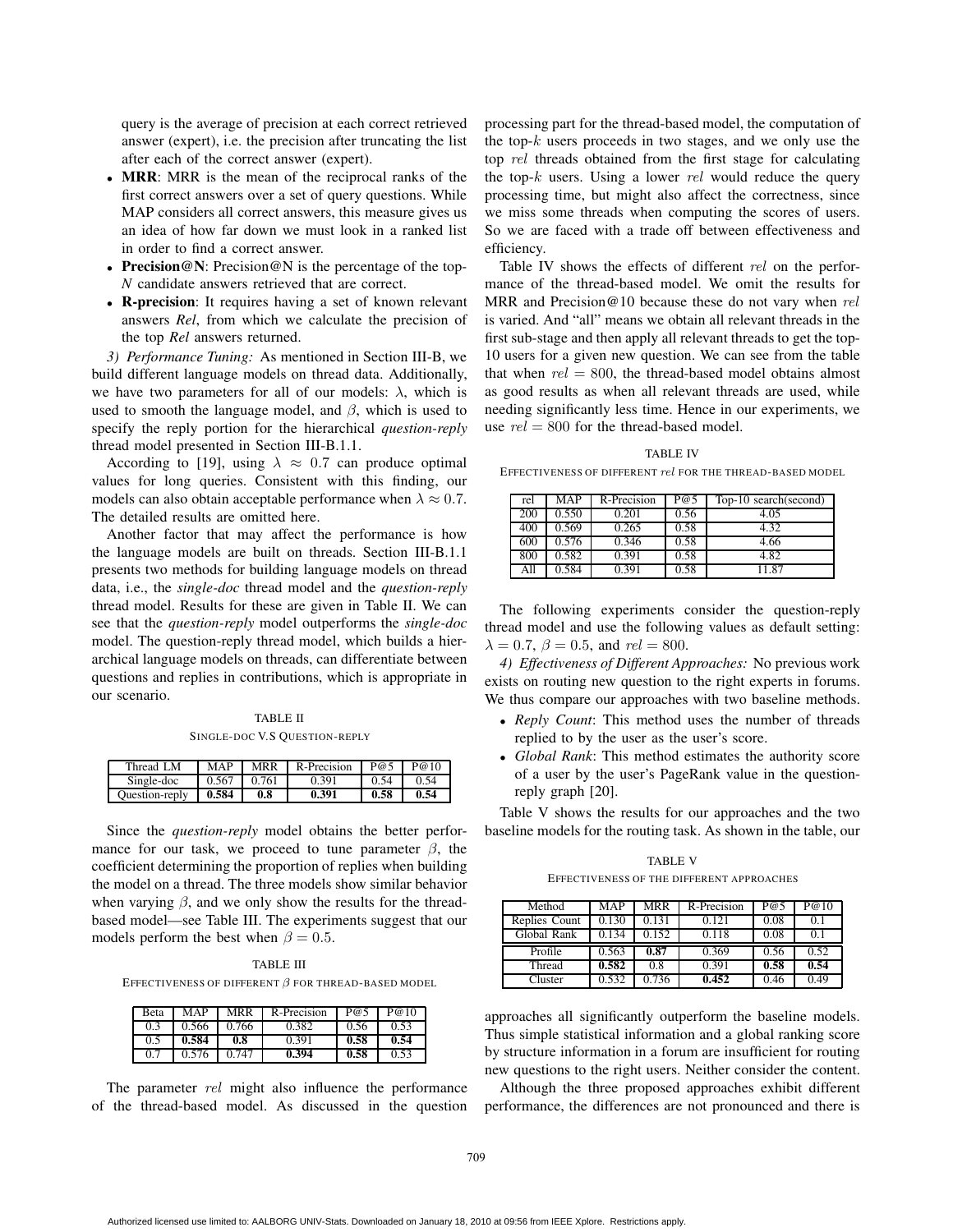no a clear overall winner. The profile-based model yields the best performance for MRR. That is to say, the profile-based model ranks the first correct expert higher in the ranking list. This is understandable, since when we build the profile for all users, we consider the users' specific thread language models to build the users' expertise. This makes it is easier for the profile-based model to find an expert for a new question.

The thread-based model and the cluster-based model group the users according to latent topics, and users are connected either by the threads they have participated in or by clusters. When we route a new question to users, the ranking results by these two models are capable of yielding more experts. This may be because users are connected by latent topics, and if one user is returned, users who are experts on the same topic may also be returned. As shown in Table V, the thread-based model has the best performance for MAP, Precision@5, and Precision@10, and cluster-based model performs best for R-Precision.

For the comparison between the thread-based model and the cluster-based model, we can see that the thread-based model slightly outperforms the cluster-based model. The reason is that the thread-based model builds fine grained profiles for the users, i.e., the thread-based model builds profiles for the users on every thread, while the cluster model builds profiles for the users on every cluster (of which there are much fewer).

*5) Effectiveness of Re-ranking:* In our proposal, we apply the re-ranking module, which is based on the network analysis on the question-reply graph of our thread data. From Table VI, we can see that the re-ranking mechanism has only a marginal effect on some metrics; however, it does improve the performance in terms for MRR. The reason may be that the re-ranking algorithm is capable of promoting the active users with higher expertise to the top. Note that the MRR is important, as it measures how far down we must look in the ranked list in order to find a correct expert. In our application setting, the QA system should ideally send a question to only a few users who are experts on the question. In this sense, a high MRR is important.

TABLE VI EFFECTIVENESS OF RE-RANKING FOR THE THREAD-BASED MODEL

| Method         | MAP   | MRR   | R-Precision | P@5  | P@10 |
|----------------|-------|-------|-------------|------|------|
| Profile        | 0.563 | 0.87  | 0.369       | 0.56 | 0.52 |
| Profile+Rerank | 0.569 | 0.911 | 0.344       | 0.62 | 0.47 |
| Thread         | 0.582 | 0.8   | 0.391       | 0.58 | 0.54 |
| Thread+Rerank  | 0.581 | 0.911 | 0.344       | 0.54 | 0.51 |
| Cluster        | 0.532 | 0.736 | 0.452       | 0.46 | 0.49 |
| Cluster+Rerank | 0.560 | 0.811 | 0.413       | 0.56 | 0.5  |

## *B. Efficiency*

We consider the following aspects of efficiency: the cost of index creation, the cost of query processing, and scalability. We focus on the three approaches to computing expertise since computing authority using the re-ranking method is much faster and takes much less space.

*1) On Index Creation:* Index creation has two major components: inverted list generation and list sorting. We also consider the index size, which indicates the space cost to store the index for the different methods. Table VII shows the time and space costs for the index creation for our approaches.

TABLE VII TIME AND SPACE COST FOR INDEXING

| Method  | List Generation Time | List Sorting Time | Index Size      |
|---------|----------------------|-------------------|-----------------|
| Profile | $153$ min            | $145$ min         | 490 MB          |
| Thread  | $148$ min            | 435 min           | $502 + 40.2$ MB |
| Cluster | 142 min              | $0.4$ min         | $48.8 + 0.9$ MB |

As mentioned previously, the list generation time is the same for the three approaches. The results in the table show clearly that the time differences for list generation are insignificant. However in practice, the list generation for the profile-based model is slightly more complicated, since it needs to combine the language models built on threads to create the users' profiles. So, the time for generating the inverted lists for the profile-based model would be slightly higher than those of the other two approaches.

For list sorting, the time complexity for each approach is  $O(nm \log m)$ ,  $O(nd \log d) + O(dm \log m)$ , and  $O(cm \log m)$ , respectively, where  $m$  is the number of users,  $d$  is the number of threads, and c is the number of clusters. In our *BaseSet*,  $n > d > m > c$ . Hence the thread-based model performs the worst for sorting the inverted lists, while the cluster-based model is the most efficient.

As for the index size, the thread-based model and the cluster-based model both have two kinds of lists. For example, the thread-based model on *BaseSet* needs 502MB to store its *thread lists* and 40.2MB for the *thread user contribution lists*. In terms of the total space cost, the cluster-based model needs the least space, followed by the profile-based model, and ending with the thread-based model. It appears that the threadbased model uses the most space for indexing. However, for an existing QA system that already has an inverted index on threads, we only need to compute and store the *thread user contribution list* for our task. In such circumstance, the threadbased model will take the least space.

*2) On Query Processing:* In this experiment, we evaluate the query efficiency by comparing the average search time needed to retrieve the top-10 results. Additionally, for all three approaches, we also compare the models with and without use of the threshold algorithm. We want to show that the ones with the threshold algorithm can speed up the query processing. For the thread-based model, we only present the results of applying the threshold algorithm on the first stage.

Table VIII shows the response time for the top-10 search results. We can see that the threshold algorithm is capable of significantly speeding up the querying processing. Among the three models, the cluster-based model is the most efficient, and the thread-based model performs the worst. These results can be explained by the index sizes for different approaches, which affect the number of lists accessed and thus the computational